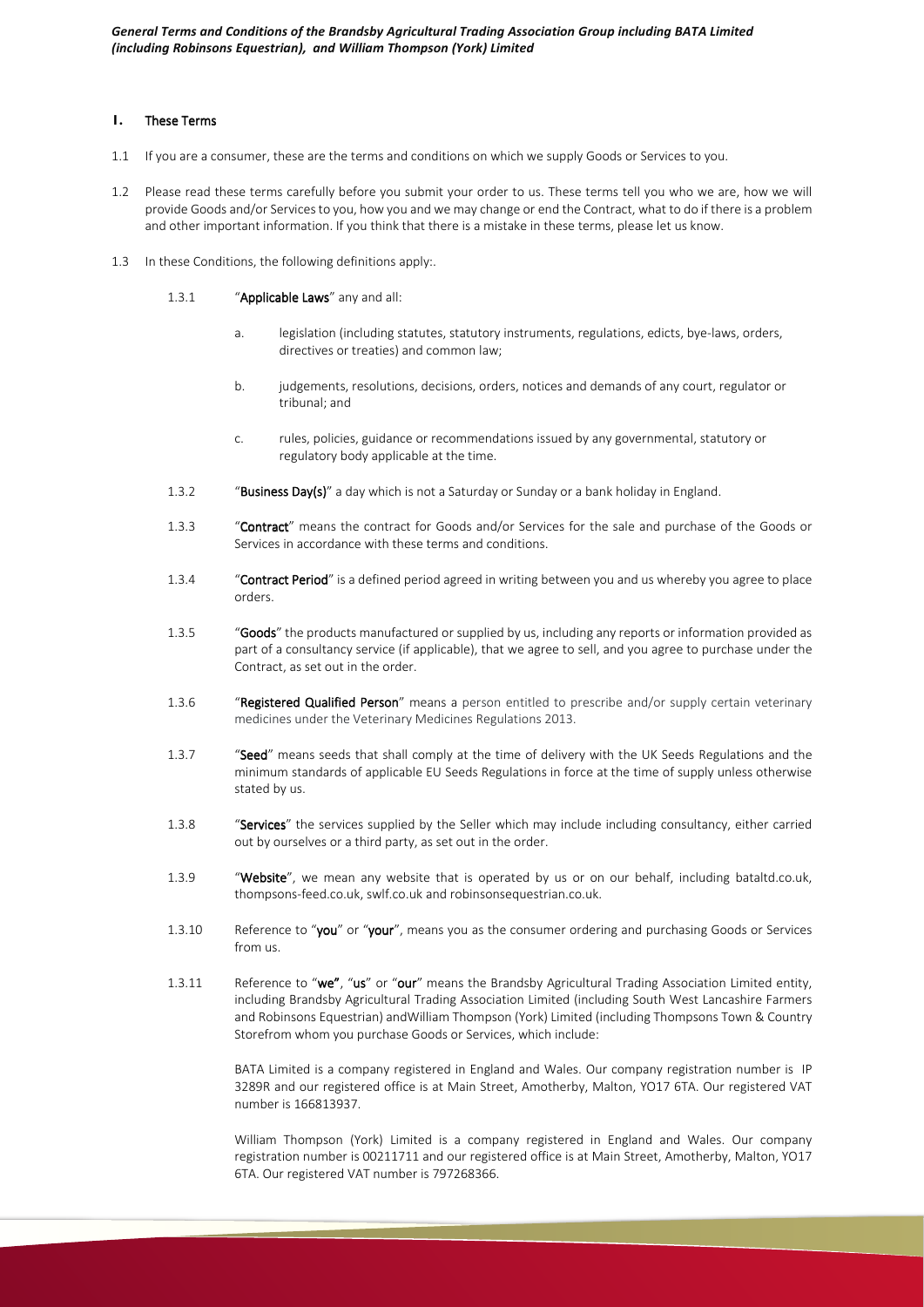*General Terms and Conditions of the Brandsby Agricultural Trading Association Group including BATA Limited (including Robinsons Equestrian), and William Thompson (York) Limited* 

### **2.** Contacting us

- 2.1 You can contact us by telephoning our customer service team or by writing to us at enquiries@swlf.co.uk, info@bataltd.co.uk or info@thompsons-feeds.co.uk.
- 2.2 To contact:
	- 2.2.1 Brandsby Agricultural Trading Association or Robinsons Equestrian Customer Services, telephone 01653 605200 or write to Brandsby Agricultural Trading Association, Main Street, Amotherby, Malton, Y017 6TA .
	- 2.2.2 William Thompson (York) Limited Customer Services, telephone 01904 488388 or write to William Thompson (York) Limited, Jubilee Mill, Murton Lane, York, YO19 5UT.
	- 2.2.3 Contact details for specific Country Stores can be found on our Website, www.bataltd.co.uk, www.thompsons-feeds.co.uk, www.swlf.co.uk and www.robinsonsequestrian.co.uk.
- 2.3 If we have to contact you, we will do so by telephone or by writing to you at the email address or postal address you provided to us in your order.
- 2.4 "Writing" includes emails. When we use the words "writing" or "written" in these terms, this includes emails.

### **3.** Basis of Sale

- 3.1 Your order can be provided to us verbally or in writing (unless you are purchasing Goods online, in which case please refer to section 5 'Online Orders'). The order constitutes an offer by you to purchase the Goods and/or Services in accordance with these terms and conditions.
- 3.2 Once you have submitted your order to us:
	- 3.2.1 we may obtain and use information about you from credit reference agencies to help make purchase limit decisions about your account. You agree to co-operate by providing access to information that we might reasonably request to assist in the purchase limit assessment process. We are not responsible for the accuracy of information provided by credit reference agencies or for the consequences of any decisions based upon it; and
	- 3.2.2 if requested by us, you agree to provide financial guarantees in support of any purchase limit facility granted.
- 3.3 Your order will be deemed to be accepted when we confirm our acceptance of it in writing or, if earlier, when we commence production of the Goods, or provision of any Services. It is only at this point that the Contract shall come into existence between you and us.
- 3.4 If we do not accept your order, we will not be liable for any loss (whether direct or consequential) that you incur as a result and we will refund any monies paid as soon as reasonably practicable.
- 3.5 The images of the Goods on our Website or on printed material (for example, newsletters, leaflets, advertisements etc.) are for illustrative purposes only. Although we have made every effort to display the colours accurately, we cannot guarantee that a device's display of the colours or a picture accurately reflects the colour of the Goods. Your Goods may vary slightly from those images.
- 3.6 Natural Goods may show some colour or physical variation. We accept no liability associated with such variations.
- 3.7 If the order comprises of Seed, the Seed is sold as being suitable for the production of consumer crops and not for the reproduction of seed and the Seller can accept no responsibility for any seed crops produced. Information concerning the Seeds and their performance given verbally or in writing by the Seller is given in good faith, but is not to be taken as a representation by the Seller as to performance and suitability of Seeds sold. Performance may depend on local climatic and other conditions. Sales are made by the Seller on the basis that the Buyer has satisfied itself on the suitability of the Seeds for its requirements.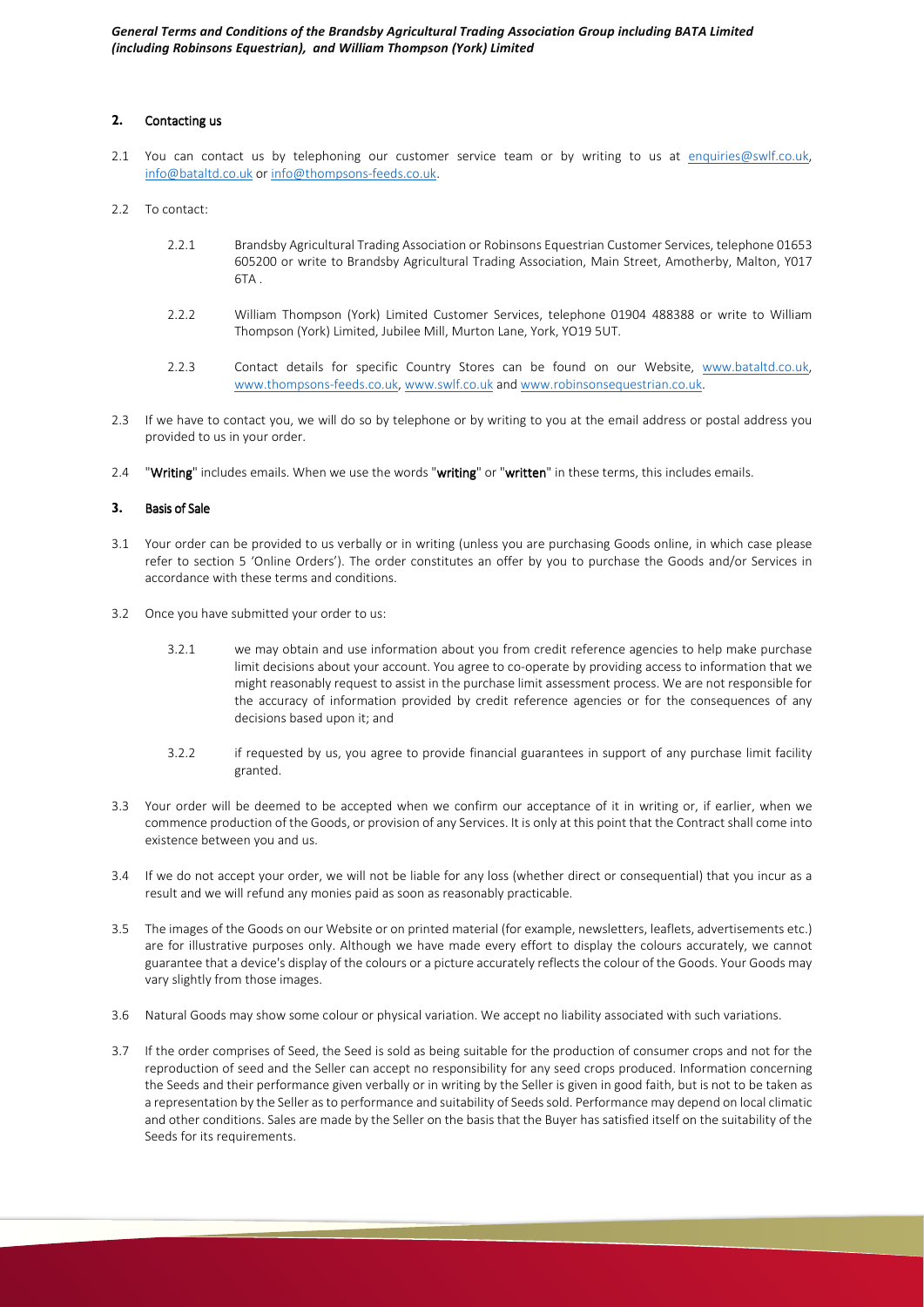- 3.8 All Goods sold by us will be sold in accordance with all Applicable Laws, including the Medicines Act 1968. Orders for Goods containing medicines, including feed must be received and accepted at one of the Seller's premises which is registered for the sale and supply of such Goods with the applicable governing bodies.
- 3.9 No Contract can be created unless an order is received and accepted by the Seller at one of the Seller's premises which is registered for the sale and supply of such Goods with the applicable governing bodies.
- 3.10 If you wish to make a change to the Goods you have ordered, please contact us. We will let you know if the change is possible. If it is possible, we will let you know about any changes to the price of the Goods, the timing of supply or anything else which would be necessary as a result of your requested change and ask you to confirm whether you wish to go ahead with the change. If the consequences of making the change are unacceptable to you, you may want to end the Contract. If we are unable to accommodate a change for example because the Goods have already been manufactured specifically to meet your requirements, you will be unable to end the Contract and will continue to be liable for the order. We accept no liability for any consequences of this.

### **4.** Sale Restrictions

- 4.1 Certain Goodss can only be purchased if you satisfy the legal age requirement for those Goods. We are not allowed by law to supply these Goods to you if you do not satisfy these age requirements. If you are underage, please do not attempt to order or purchase these Goods. By ordering and/or purchasing Goods you agree that you satisfy the legal age requirements for those Goods. We reserve the right to reject orders for any age restricted Goods where we reasonably believe that you are below the relevant legal age for those Goods. We reserve the right not to supply any age restricted products where we reasonable believe that you are below the relevant legal age for those Goods.
- 4.2 If your order includes products that are made according to your specification or measurements that you send us, please ensure the order is correct and accurate as your right to return will not be available, unless the Goods are delivered to you damaged or faulty.
- 4.3 Some Goods can only be sold to you by a Registered Qualified Person.
- 4.4 Some products are restricted for sale to professional users only. Appropriate identification will be required at the point of sale.

# **5.** Online Orders

- 5.1 If you are purchasing Goods via our Website, you should follow the onscreen prompts to place an order.
- 5.2 Our online order process allows you to check and amend any errors before submitting your order to us.
- 5.3 If you place an order via our Website, we will send you an email acknowledging receipt of your order, together with your order number and details of the Goods you have ordered. Please note this email is an acknowledgement and is not an acceptance of your order.
- 5.4 After you place your order, you will receive an email from us acknowledging that it has been received. Acceptance of the order will take place when we send you an email to accept it, at which point a Contract shall come into existence between you and us.

# **6.** Click and Collect Orders

- 6.1 We operate a click and collect service in some of our stores. Some stores require payment before collection and others require payment in store when you collect the order. Details of this service can be found on our Website and the prompts will guide you through the process when you opt for this service when processing your order.
- 6.2 This service is currently free of charge and we will advise in writing to you if this changes.

### 6.3 Collecting your order

6.3.1 It can take up to 5 days for order to be transferred from another store or from our central warehouse.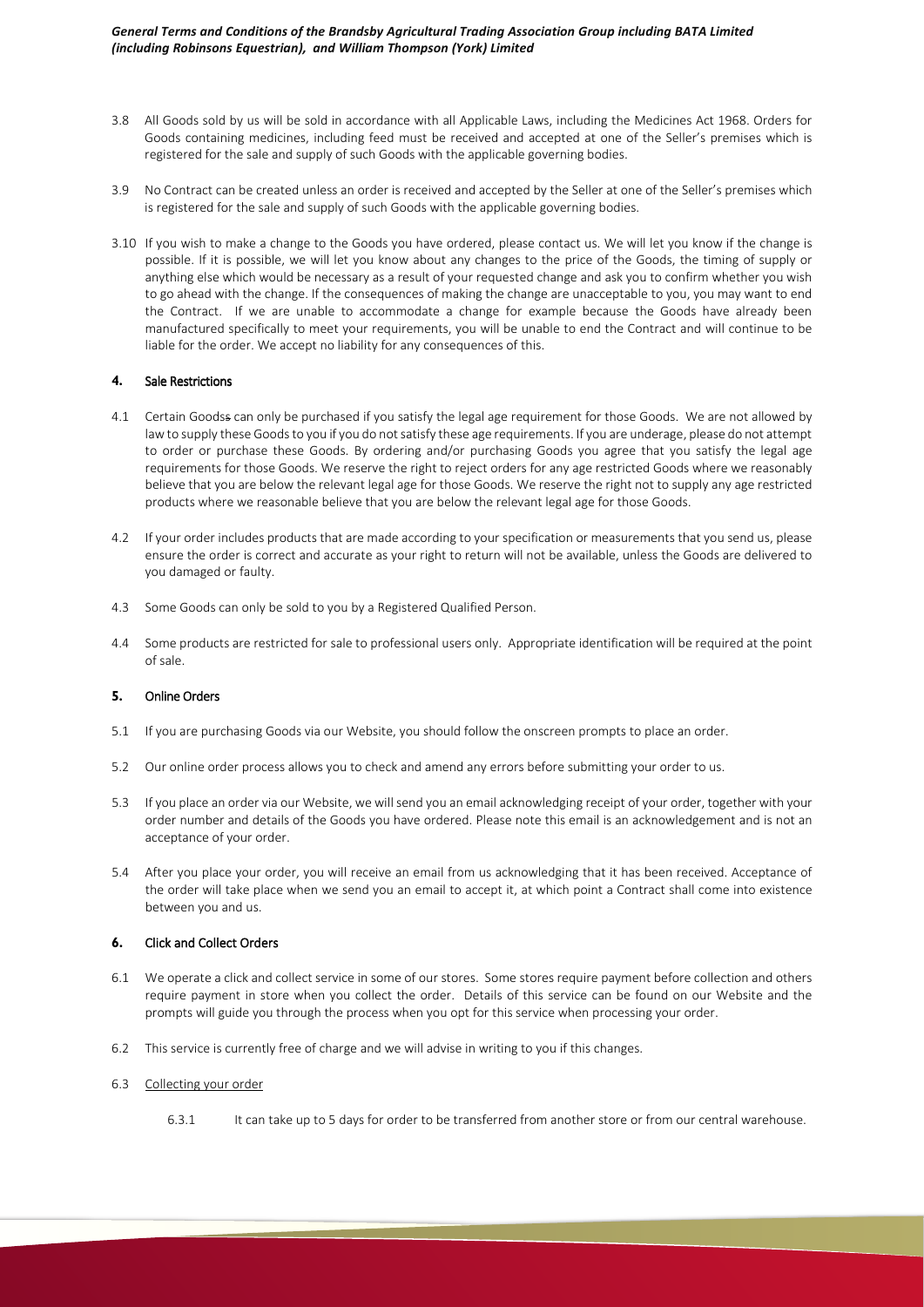- 6.3.2 If prompted during the checkout process you might be asked to select a specific day to collect. If this option is available, please do not visit the store until you have received an email advising that the order is available to collect.
- 6.3.3 You will be contacted via email when your order is available to collect. If or any reason an order is delayed, you will receive an email or phone call advising of the delay. Time of delivery is not of the essence.
- 6.3.4 We will keep your order for 10 days from the date that the order is available to collect, provided that the payment has been processed. If you do not collect your order within 10 days, we will return the items to the store and refund your payment.
- 6.3.5 If you reserve items to pay for in store, we will reserve your order for 72 hours from when we notified you that that your order was ready for collection. After 72 the items will be returned to the store for general sale.

# 6.4 Refunds for Click & Collect

- 6.4.1 If you wish to return your order (whether in full or in part), please take it to the store that you collected your order from.
- 6.4.2 Refunds will take up to 10 working days to be processed. Refunds are also subject to clause 14.2 and must be requested using our Website only and cannot be given at BATA Country Stores, including Robinsons Equestrian, or Thompsons Town & Country Store.

# **7.** Specifications

- 7.1 If the Goods you are purchasing from us comprise:
	- 7.1.1 feeding stuffs or cereals, such Goods shall be sold in accordance with the Animal Feed (Composition, Marketing and Use) (England) Regulations 2015; and
	- 7.1.2 substances, the sales or supply shall be in accordance to the Medicines Act 1968,

no Contract can be created unless orders from you are received and accepted by us at one of our premises which is registered for the sale and supply of such Goods with the applicable governing bodies.

- 7.2 The specification for items outlined in clause 7.1 shall be set out in our statutory declaration, a copy of which is provided to you on delivery or at the point of sale if in store.
- 7.3 We reserve the right to make any changes to the specification of Goods which are required by any Applicable Laws.

### **8.** Delivery

- 8.1 If applicable, delivery costs will confirmed to you during the order process.
- 8.2 If you require delivery, we will contact you with an estimated delivery date, which will be within 30 days after the day on which we accept your order.
- 8.3 If our supply of the Goods is delayed by an event outside our control then we will contact you as soon as possible to let you know and we will take steps to minimise the effect of the delay. Time of delivery is not of the essence. Provided we do this we will not be liable for delays caused by the event, but if there is a risk of substantial delay you may contact us to end the Contract and receive a refund for any Goods you have paid for but not received.
- 8.4 We may need certain information from you so that we can supply the Goods to you, for example, name, address, telephone number or any professional identification numbers. If so, this will have been told to you over the telephone, on our Website or told to you during email exchanges. We will contact you to ask for this information. If you do not give us this information within a reasonable time of us asking for it, or if you give us incomplete or incorrect information, we may either end the Contract (and clause 13 will apply) or make an additional charge of a reasonable sum to compensate us for any extra work that is required as a result. We will not be responsible for supplying the Goodslate or not supplying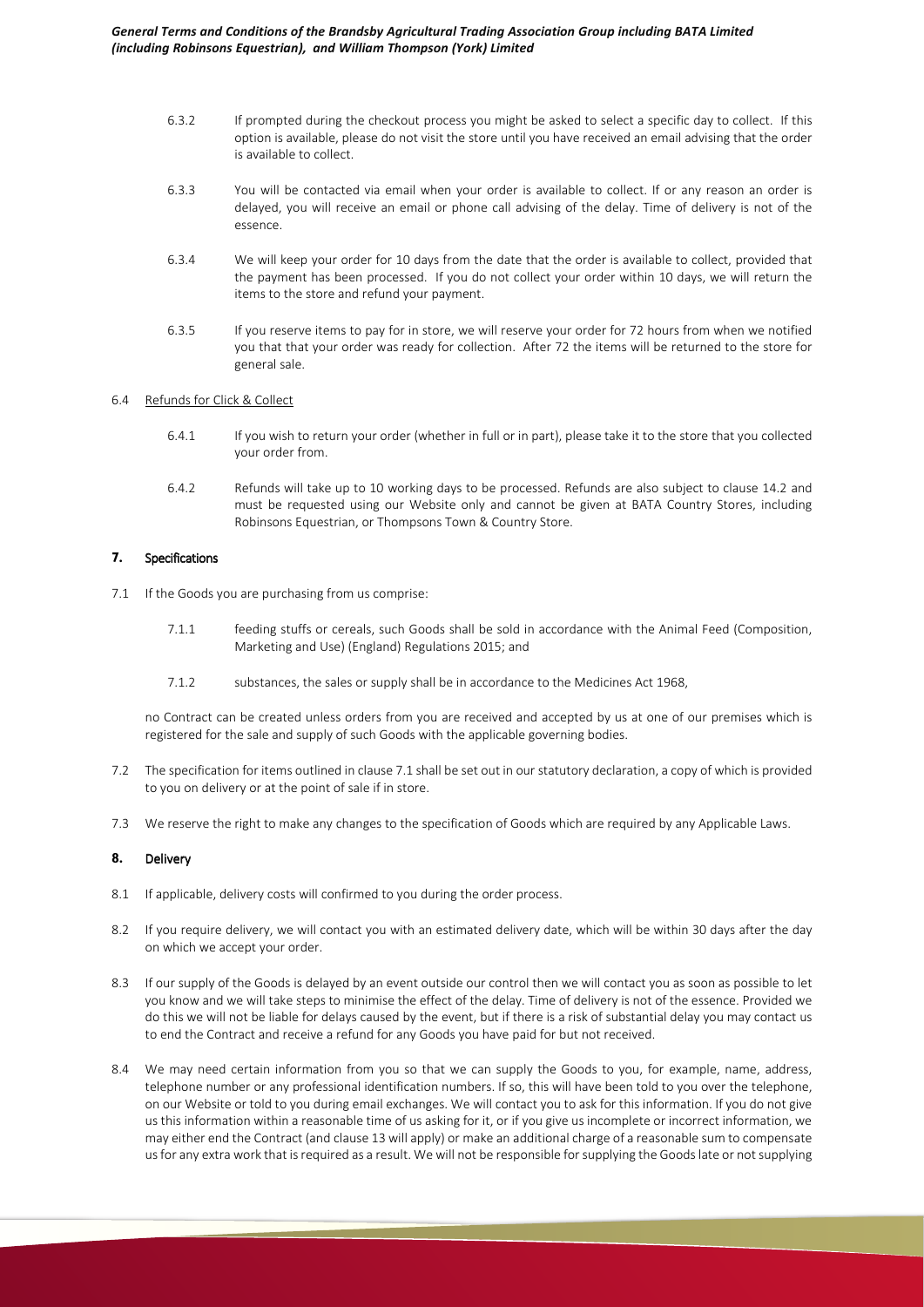any part of them if this is caused by you not giving us the information we need within a reasonable time of us asking for it.

- 8.5 Some Goods will be delivered directly from our suppliers.
- 8.6 Any Goods will be your responsibility from the time we deliver the Goods to the address you provide to us during the ordering process, or from when you or a carrier organised by you collect the order from us.
- 8.7 You own the Goods once we have received payment in full.

# **9.** If there is a problem with the Goods and/or Services

- 9.1 If you have any questions or complaints about the Goods and/or Services, please contact us. You can telephone our customer service team using the details outline in clause 2. Alternatively, please speak to one of our staff in-store.
- 9.2 We are under a legal duty to supply Goods that are in conformity with this Contract. See the box below for a summary of your key legal rights in relation to the provision of Goods and/or Services. Nothing in these terms will affect your legal rights.

#### Summary of your key legal rights

*This is a summary of your key legal rights. These are subject to certain exceptions. For detailed information please visit the Citizens Advice Website www.adviceguide.org.uk or call 03454 04 05 06.*

*If your product is* Goods*, the Consumer Rights Act 2015 says goods must be as described, fit for purpose and of satisfactory quality. During the expected lifespan of your product your legal rights entitle you to the following:*

*a) Up to 30 days: if your Goods are faulty, then you can get an immediate refund.*

*b) Up to six months: if your Goods can't be repaired or replaced, then you're entitled to a full refund, in most cases.*

*c) Up to six years: if your Goods do not last a reasonable length of time, you may be entitled to some money back.*

*If your product is* Services*, the Consumer Rights Act 2015 says:*

*a) You can ask us to repeat or fix a service if it's not carried out with reasonable care and skill or get some money back if we can't fix it.*

*b) If you haven't agreed a price beforehand, what you're asked to pay must be reasonable.*

*c) If you haven't agreed a time beforehand, it must be carried out within a reasonable time.*

### **10.** Price

- 10.1 The price of the Goods and/or Services will be our final quoted price or, if no price has been quoted, the price listed in our published price list current at the date of delivery. We take all reasonable care to ensure that the price of the Goods and/or Services advised to you is correct. However please see clause 10.2 below for what happens if we discover an error in the price of the Goods and/or Services you order.
- 10.2 It is always possible that, despite our best efforts, some of the Goods and/or Services we sell may be incorrectly priced. We will normally check prices before accepting your order so that, where the Goods and/or Services' correct price at your order date is less than our stated price at your order date, we will charge the lower amount. If the Goods and/or Services' correct price at your order date is higher than the price stated to you, we will contact you for your instructions before we accept your order. If we accept and process your order where a pricing error is obvious and unmistakable and could reasonably have been recognised by you as a mispricing, we may end the Contract, refund you any sums you have paid and require the return of any Goods provided to you.
- 10.3 Prices for commodity Goods and feeding stuffs will be updated regularly, please visit our Website or ask in store for further and more up to date details.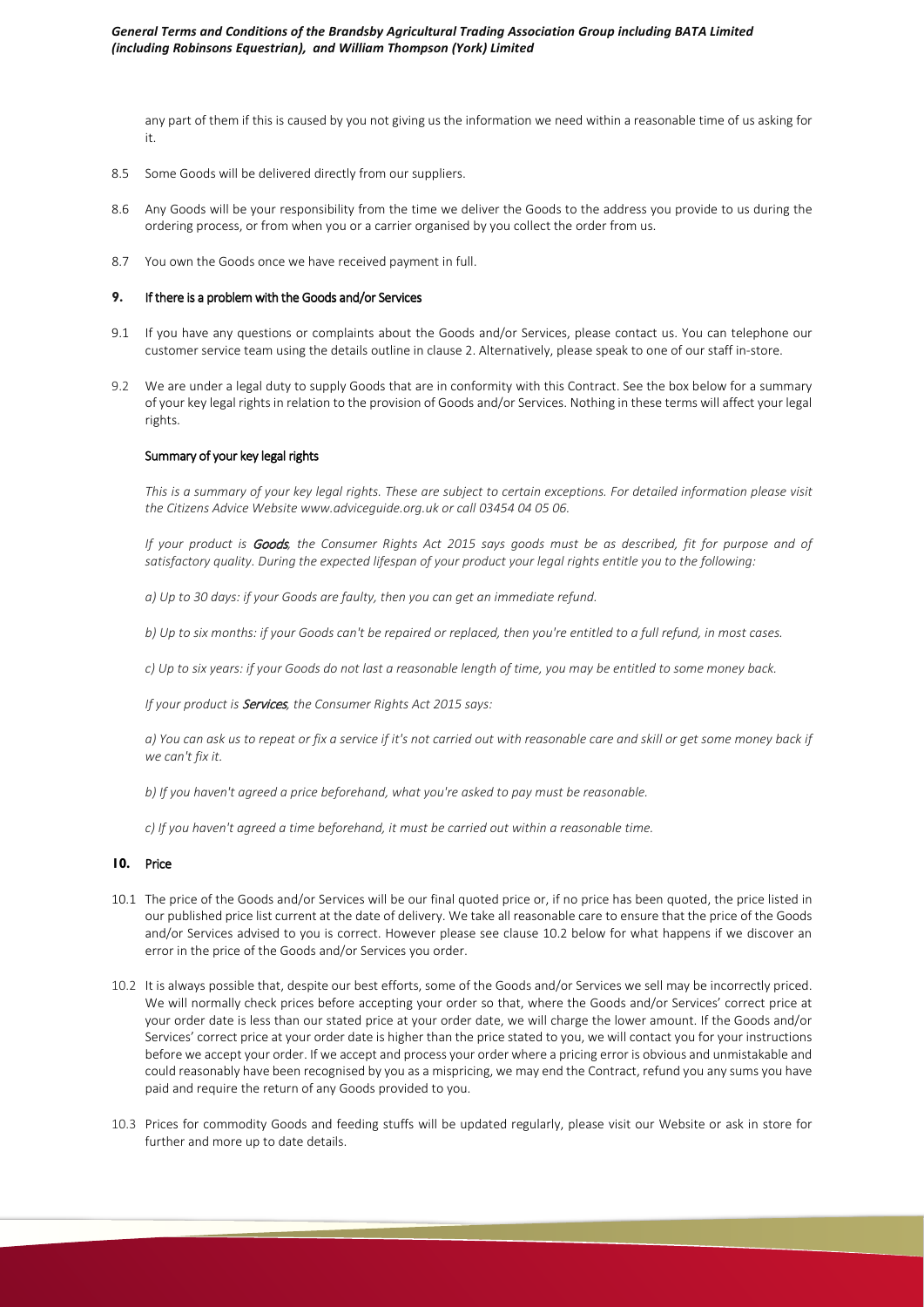### **11.** Promotions and special offers

# 11.1 Price promotions

- 11.1.1 From time-to-time Goods and/or Services may be discounted for a period of time. The expiry date for such offers will be clearly documented on any promotional communications.
- 11.1.2 All Goods and/or Services on special offer are subject to availability.
- 11.1.3 We reserve the right to change, cancel or amend any part the promotion or review at any time.
- 11.1.4 You might receive regular communications that detail our special offers. If you no longer want to receive these, you can choose to opt out. More details can be found in our privacy policy.

#### 11.2 Free gifts

- 11.2.1 Free gifts may offered if a spend threshold is reached.
- 11.2.2 Free gifts are subject to availability.
- 11.2.3 There is no cash alternative.
- 11.2.4 We reserve the right to change, cancel or amend any part the promotion or review at any time.

#### 11.3 Competitions

- 11.3.1 We may offer competitions to customers in store, at events or via digital communications including emails or on social media,
- 11.3.2 To ensure your entry is valid we ask that you follow the instructions carefully. We are not responsible for any entries not successfully completed due to a technical fault, technical malfunction, computer hardware or software failure, satellite, network or server failure of any kind. Any handwritten entries must be legible.
- 11.3.3 The prize and closing date are detailed on the promotion.
- 11.3.4 Entrants must be over 18. In cases where entrants under 18 wish to enter parental consent is required.
- 11.3.5 Competitions are open to all members of the public who are residents of the UK (excluding Northern Ireland), with the exception of any employees of BATA Limited, William Thompson (York) Limited and Robinsons Equestrian (Malton).
- 11.3.6 There is no cash alternative, and we reserve the right to substitute or change any prize in any giveaway to a product of equivalent value.
- 11.3.7 We reserve the right to change, cancel or amend any part of the competition or review at any time.
- 11.3.8 A winner will be chosen by random draw performed by a computer process or supervised by an independent person. The winner may be asked to take part in publicity.
- 11.3.9 We must either publish or make available information that indicates that a valid award took place. To comply with this obligation we will send the surname and county of major prize winners and, if applicable copies of their winning entries, to anyone who emails marketing@bataltd.co.uk or writes to BATA Limited, Main Street, Amotherby, Malton, YO17 6TA (enclosing a self-addressed envelope) within one month after the closing date. If you object to any or all of your surname, county and winning entry being published or made available, please contact us at marketing@bataltd.co.uk or call 01653 605200. In such circumstances, we must still provide the information and winning entry to the Advertising Standards Authority on request.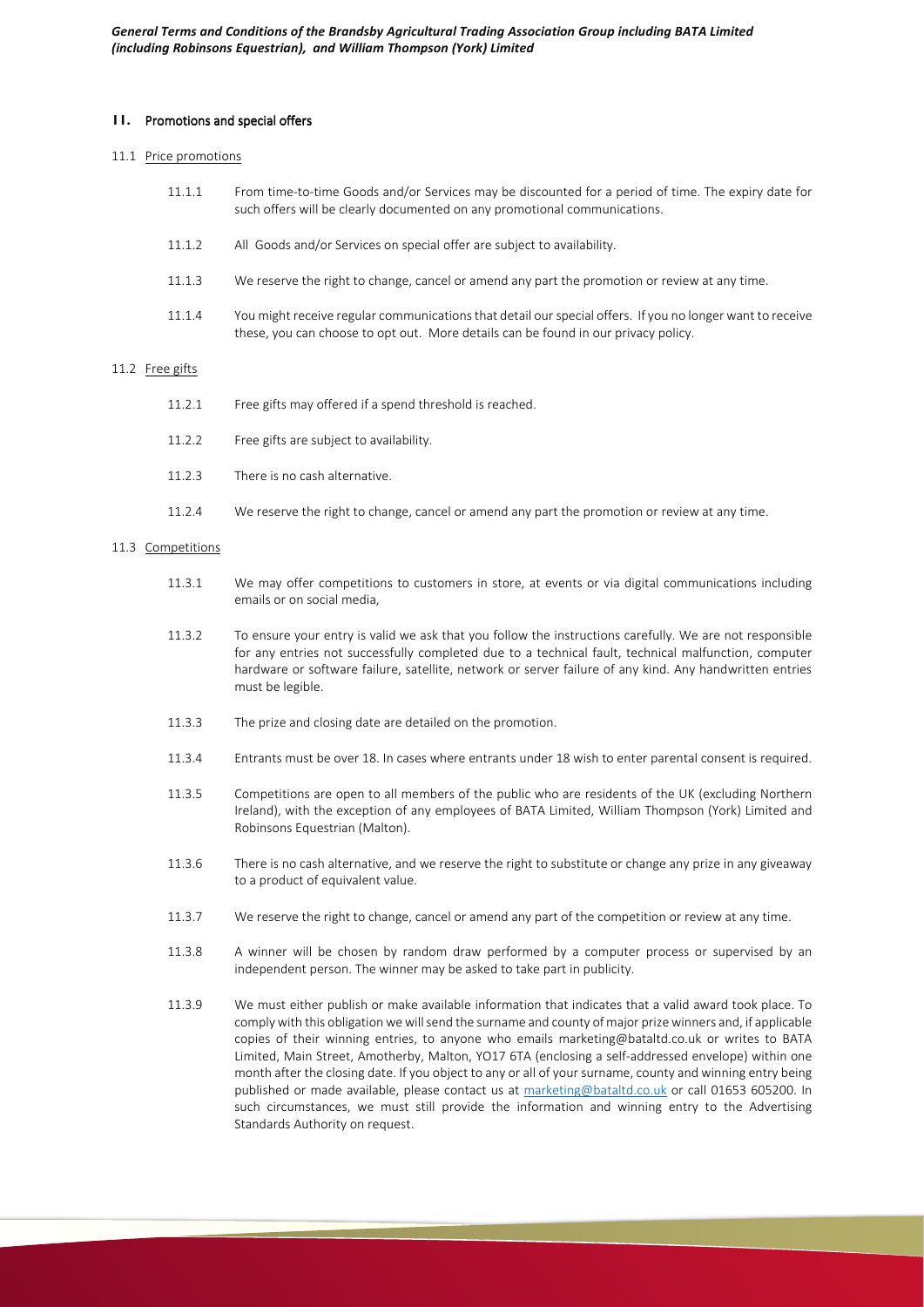*General Terms and Conditions of the Brandsby Agricultural Trading Association Group including BATA Limited (including Robinsons Equestrian), and William Thompson (York) Limited* 

- 11.3.10 Participants are deemed to have accepted and agreed to be bound by these terms and conditions upon entry. We reserve the right to refuse entry, or refuse to award the prize to anyone in breach of these terms and conditions.
- 11.3.11 We reserve the right to hold void, cancel, suspend, or amend the promotion where it becomes necessary to do so.
- 11.3.12 Insofar as is permitted by law, we, our agents or distributors will not in any circumstances be responsible or liable to compensate the winner or accept any liability for any loss, damage, personal injury or death occurring as a result of taking up the prize except where it is caused by our negligence, or the negligence of our agents or distributors or that of their employees. Your statutory rights are not affected.
- 11.3.13 The prize draw will be governed by English law and entrants to the prize draw submit to the jurisdiction of the English courts.
- 11.3.14 Our decision regarding any aspect of the prize draw is final and binding and no correspondence will be entered into about it.
- 11.3.15 Personal data supplied during the course of this promotion will only be processed as set out in our privacy policy.

### **12.** Payment

- 12.1 Without a credit account you must pay for the Goods and any applicable delivery charges before we dispatch them. We accept payment by a credit card, debit card and cheque.
- 12.2 The granting of a purchase credit limit facility on your account will be subject to status, credit checks and references before an account purchase credit limit can be applied. Without prejudice to these Conditions, we reserve the right not to accept orders that exceed the purchase credit limit, and you must pay all invoices within the agreed timescale to ensure capacity on the account for subsequent orders within the purchase credit limit.
- 12.3 We may vary the purchase credit limit or remove the purchase credit limit facility at our discretion.
- 12.4 If you fail to make any payment by the payment date, we reserve the right to:
	- 12.4.1 terminate the Contract or suspend any further deliveries/sales.
	- 12.4.2 charge you interest on the overdue amount as the rate set in the Late Payment of Commercial Debts (Interest) Act 1998 as amended. Interest will accrue each day from the due date until the date of actual payment of the overdue account, whether before or after judgement. You will pay the interest together with the overdue account; and
	- 12.4.3 commence legal proceedings for the recovery of the debt including all charges associated with the debt and the recovery of the debt.
- 12.5 A credit charge (which is a percentage of the net value of Goods and/or Services) may be added to an invoice (except in the case of cash sales) and provided no previous invoice is overdue you are entitled to deduct the same provided payment of the invoice is made by the due date.
- 12.6 You will pay the invoice in full less any credit charge which you are entitled to deduct as aforesaid but without any other deduction no later than the date specified on the invoice.
- 12.7 If you think an invoice is wrong, please contact us promptly to let us know. You will not have to pay any interest until the dispute is resolved. Once the dispute is resolved we will charge you interest on correctly invoiced sums from the original due date.

### **13.** Cancelations

13.1 Your rights when you end the Contract will depend on what you have bought, whether there is anything wrong with it, how we are performing and when you decide to end the Contract.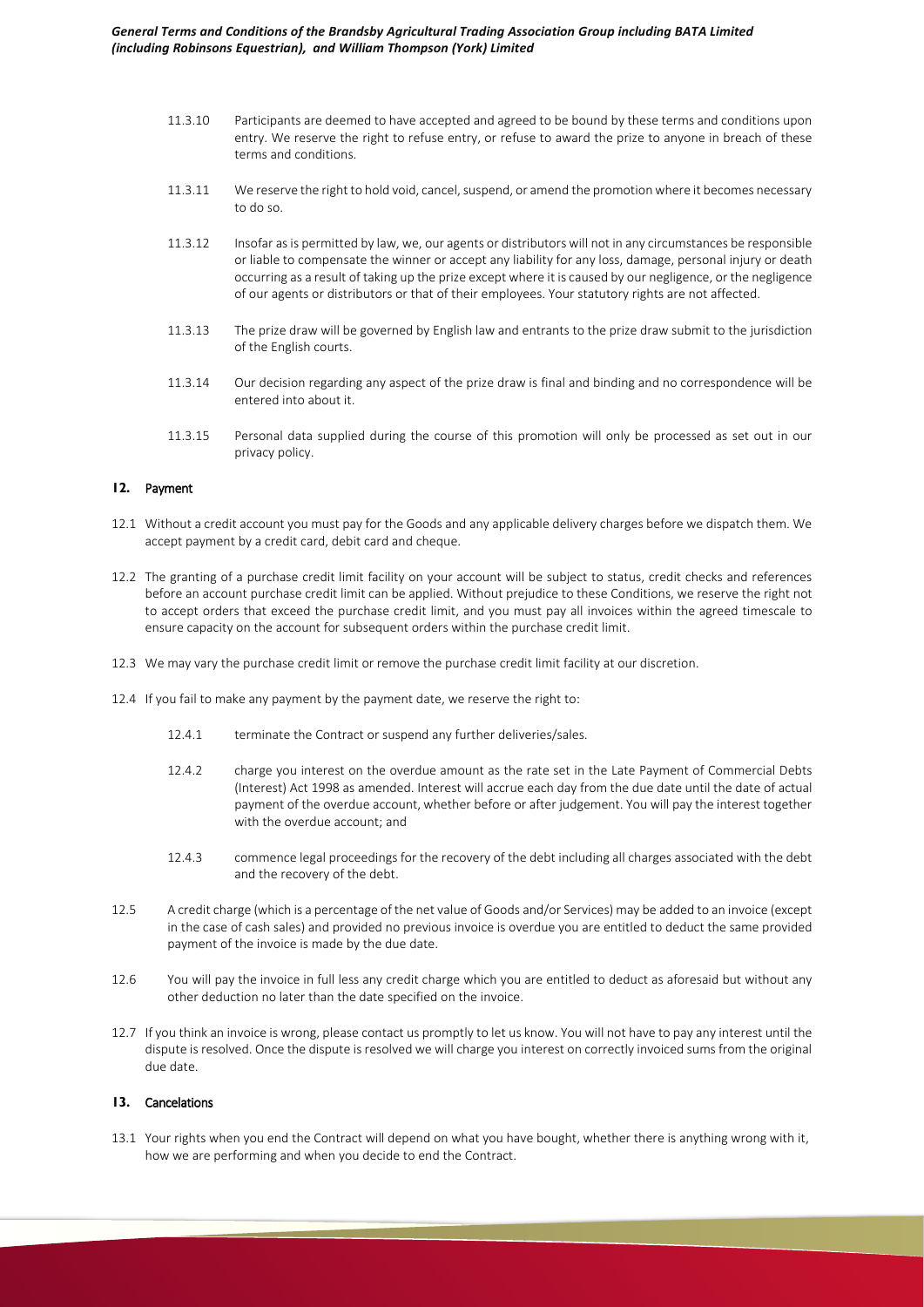- 13.2 For most Goods bought online you have a legal right to change your mind within 14 days and receive a refund. Such right will not apply for Services, once these have been completed, even if the cancellation period is still running, and any Goods that become mixed inseparably with other items after their delivery.
- 13.3 To end the Contract with us please use the returns form.
- 13.4 If you are ending a Contract for a reason set out below, the Contract will end immediately and we will refund you in full for any Goods which have not been provided and you may also be entitled to compensation, if:
	- 13.4.1 we have told you about an upcoming change to the Goods or these terms which you do not agree to;
	- 13.4.2 we have told you about an error in the price or description of the Goods you have ordered, and you do not wish to proceed;
	- 13.4.3 there is a risk that supply of the Goods may be significantly delayed because of events outside our control; or
	- 13.4.4 you have a legal right to end the Contract because of something we have done wrong.
- 13.5 If you end the Contract for any reason after Goods have been dispatched to you or you have received them, you must return them to us. You must either return the Goods in person to where you bought them, post them back to us at the address on the returns form or (if they are not suitable for posting) allow us to collect them from you. Please call customer services using the contact details outlined in clause 2 to arrange collection. You may be charged for the collection. If you are exercising your right to change your mind you must send off the Goods within 14 days of telling us you wish to end the Contract.
- 13.6 Subject to clause 14.2, we will refund you the price you paid for the Goods including delivery costs, by the method you used for payment. We will make any refunds due to you as soon as possible. However, we may make deductions from the price, as described below.
- 13.7 If you are exercising your right to change your mind, we may reduce your refund of the price (excluding delivery costs) to reflect any reduction in the value of the Goods, if this has been caused by your handling them in a way which would not be permitted in a shop. If we refund you the price paid before we are able to inspect the Goods and later discover you have handled them in an unacceptable way, you must pay us an appropriate amount. In relation to Services, we may deduct from any refund an amount for the supply of the Services for the period for which it was supplied, ending with the time when you told us you had changed your mind. The amount will be in proportion to what has been supplied, in comparison with the full coverage of the Contract.
- 13.8 We may end the Contract for the provision of Goods and/or Services at any time by writing to you if:
	- 13.8.1 you do not, within a reasonable time of us asking for it, provide us with information that is necessary for us to provide the Goods;
	- 13.8.2 you do not, within a reasonable time, allow us to deliver the Goods to you or collect them from us; or
	- 13.8.3 you do not, within a reasonable time, allow us access to your premises to supply the Services.
- 13.9 If we end the Contract in the situations set out above, we will refund any money you have paid in advance for Goods we have not provided but we may deduct or charge you reasonable compensation for the net costs we will incur as a result of your breaking the Contract.

# **14.** Returns

- 14.1 If you change your mind about Goods either before they are delivered or within 28 days of delivery or collection, you may contact us for a full refund provided that you have a receipt or sales invoice as proof of purchase for a full refund or exchange. For online purchases, please follow the instructions on the returns form. You are responsible for paying postal charges associated with returning the items.
- 14.2 We are unable to offer refunds or exchanges to any Goods that have been made to your specification, or any perishable Goods, including feed and food Goods. Notwithstanding clause 6.4.2, refunds are not provided for bespoke and customer Goods unless due to a proven manufacturing fault or defect.